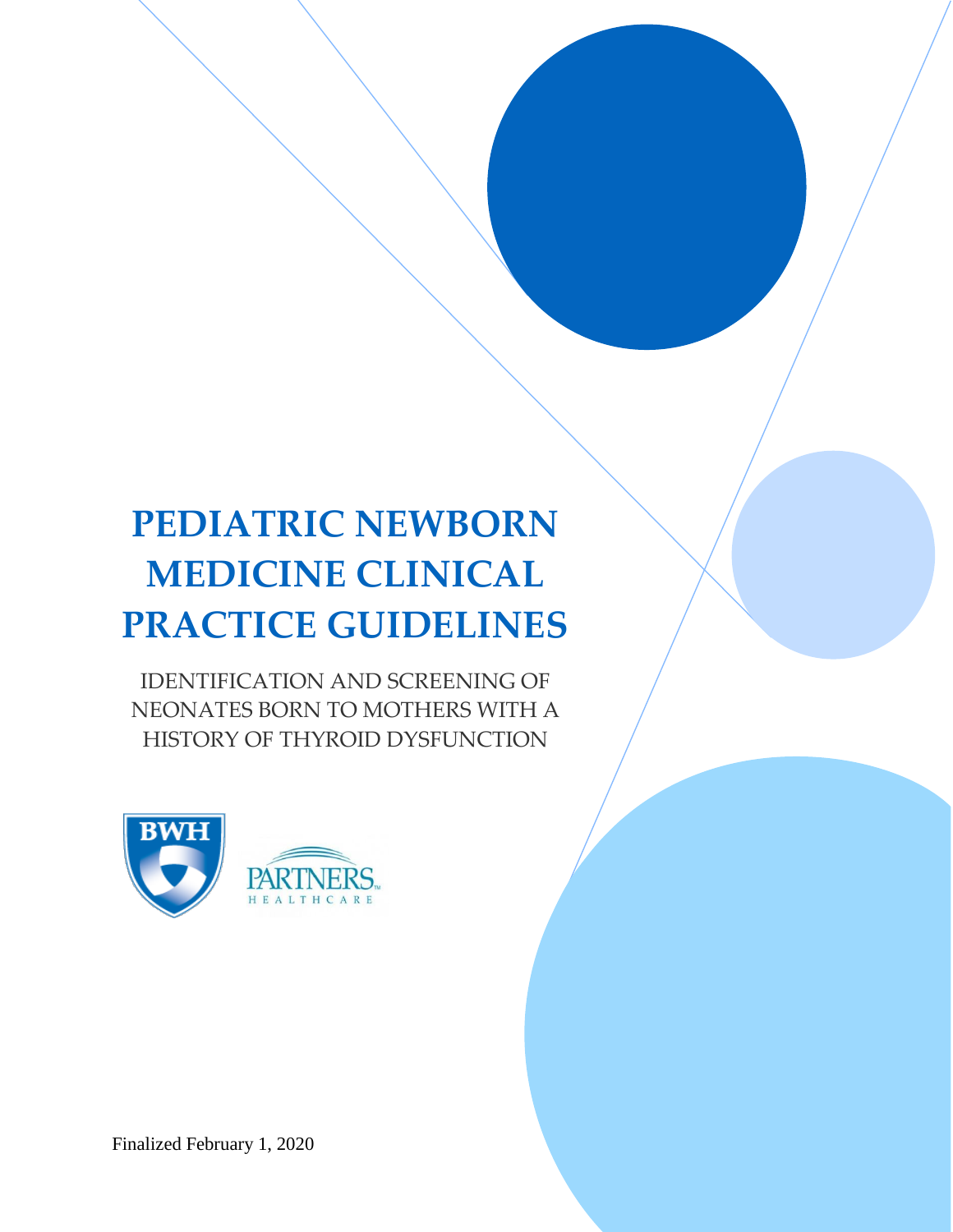

|                       | <b>Clinical Practice Guideline</b>                                                                                                              |
|-----------------------|-------------------------------------------------------------------------------------------------------------------------------------------------|
| <b>Effective Date</b> | February 1, 2020                                                                                                                                |
| <b>Approved By</b>    | Department of Pediatric Newborn Medicine Clinical Practice<br>Council<br><b>CWN PPG</b><br><b>BWH SPP Steering</b><br>Nurse Executive Board/CNO |

# **I. PURPOSE**

To identify and screen infants who are at risk for the development of thyroid dysfunction due to the transference of maternal thyroid auto-antibodies. This includes primarily infants of mothers with a current or past history of Graves' disease and those of mothers with a history of Hashimoto's thyroiditis who required escalating doses of thyroid hormone replacement therapy throughout pregnancy.

#### **II. BACKGROUND**

Neonatal autoimmune hyperthyroidism (neonatal Graves' disease) is a rare but serious disorder affecting appoximately 2% of infants whose mothers have Graves' disease<sup>1</sup>. Maternal). The (thyrotropin stimulating hormone receptor antibodies (TRAb) can cross the placenta and can result in neonatal hyperthyroidism -or thypothyroidsim. These antibodies are most prevalent in mothers with active Grave's disease treated with an anthyroid drug, but can also be present in mothers who have been treated for Grave's Disease in the past with subtotal thyroidectomy; or radioactive iodine.<sup>2</sup> In utero, fetuses can exhibit goiter, IUGR, oligohydramnios, tachycardia, prematurity, or death. In neonates signs of hyperthyroidism include goiter; (occasionally with tracheal compression), low birth weight, periorbital edema, hyperthermia, irritability, diarrhea, feeding difficulties, poor weight gain, tachycardia, heart failure, hypertension, hepatomegaly, splenomegaly, cholestasis, thrombocytopenia, and hyperviscosity. Maternal TRAb levels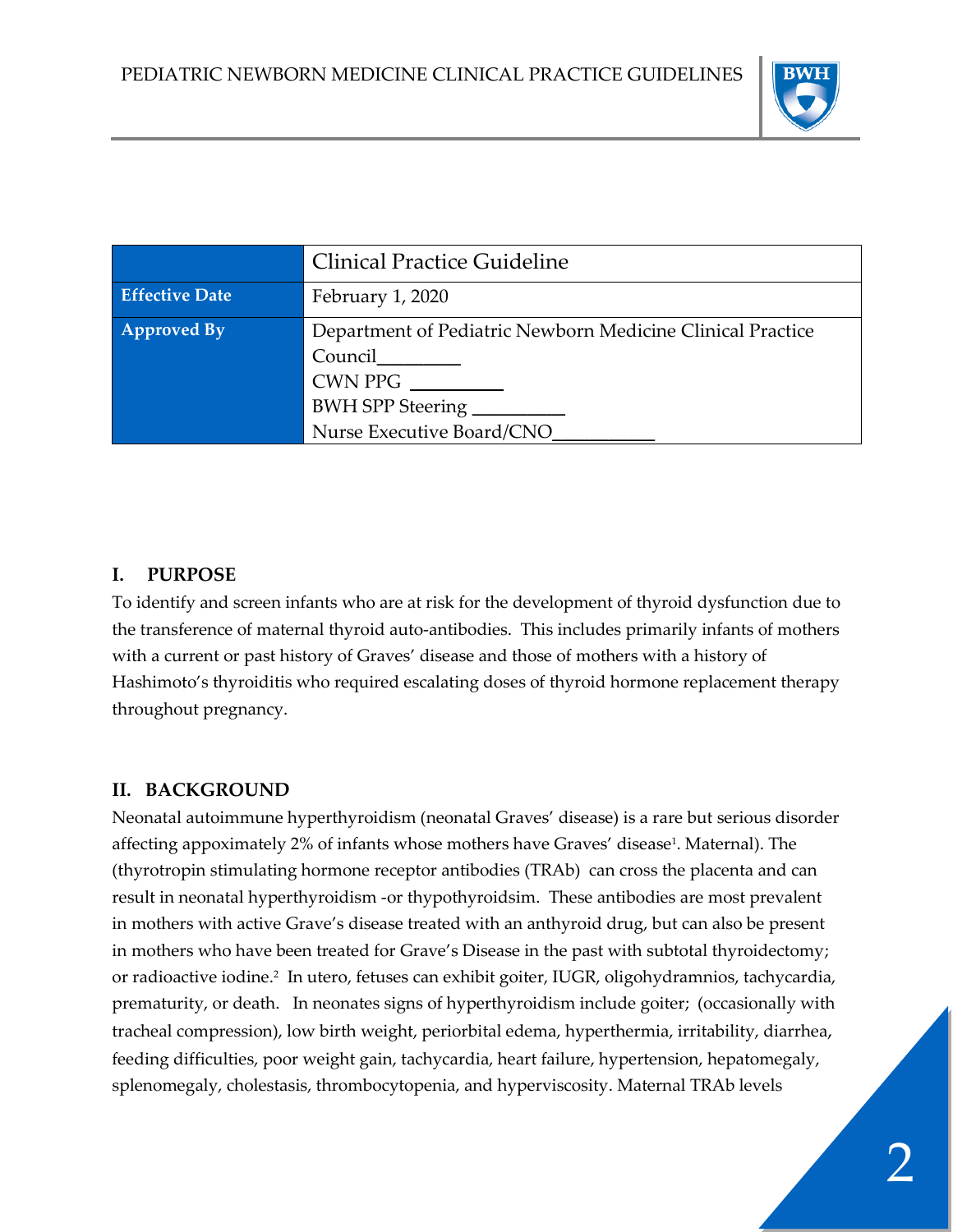

throughout pregnancy and neonatal TRAb levels can predict infants that are at the highest risk for the development of hyperthyroidism. The risk to infants whose mother has negative TRAb levels or who themselves have negative TRAb levels is negligible.

Infants of mothers with Graves' Disease who have been on antithyroid drugs (methimazole or propylthiouracil) during the pregnancy can be born with transient hypothyroidism. Infants of these mothers should have a free T4 and a TSH on day 3 of life whether or not the TBII is positive as this is due to the maternal medication and not to maternal antibodies. Infants of mothers on antithyroid medication become symptomatic for hyperthyroidism later than infants whose mothers are not actively being treated. Their symptoms start at 7-17 days of life and they need to have a free T4 and TSH at 10-14 days of age if their TBII is positive<sup>2</sup>.

Hashimoto's thyroiditis is another form of autoimmune thyroiditis that results in thyroid follicular cell inflammation and subsequent atrophy. It is characterized by the presence of thyroperoxidase (TPO) and thyroglobulin (Tg) antibodies. There are few reports of TPO antibodies crossing the placenta; but there can also be TSH receptor antibodies (TBII) that are more likely to cross the placental barrier and affect the neonatal thyroid. The TBII in Hashimoto's thyroiditis are blocking antibodies and can result in neonatal hypothyroidism. Existence of these antibodies should be suspected if the mother with Hashimoto's thyroiditis has been requiring escalating doses of thyroid hormone replacement during the pregnancy or if she has had a previous child with congenital hypothyroidism. In mothers with history of either of these TBII should be drawn at birth and serum TSH and fT4 should be sent around 3 days of life.

There are two ways to measure antibodies that are directed against the TSH receptor in the thyroid. TRAbs and TBII synonymous and represent the measurement of all TSH receptor antibodies that that compete for the TSH receptor. These antibodies can have blocking, stimulating or neutral effect on the TSH receptor. The other method is a thyrotropin stimulating immunoglobulin (TSI) which is a bio assay and is specific for TSH receptor stimulating antibodies. TSI are sometimes measured during pregnancy. There are no commercially assays specific for blocking antibodies. A normal TBII OR a normal TSI in the second or third trimester of pregnancy usually will mean the infant is low risk if the mother has Graves' disease. But if the mother has Hashimoto's thyroiditis only a TBII would suggest that the infant is low risk as a TSI does not measure the blocking antibodies that are responsible for neonatal hypothyroidism.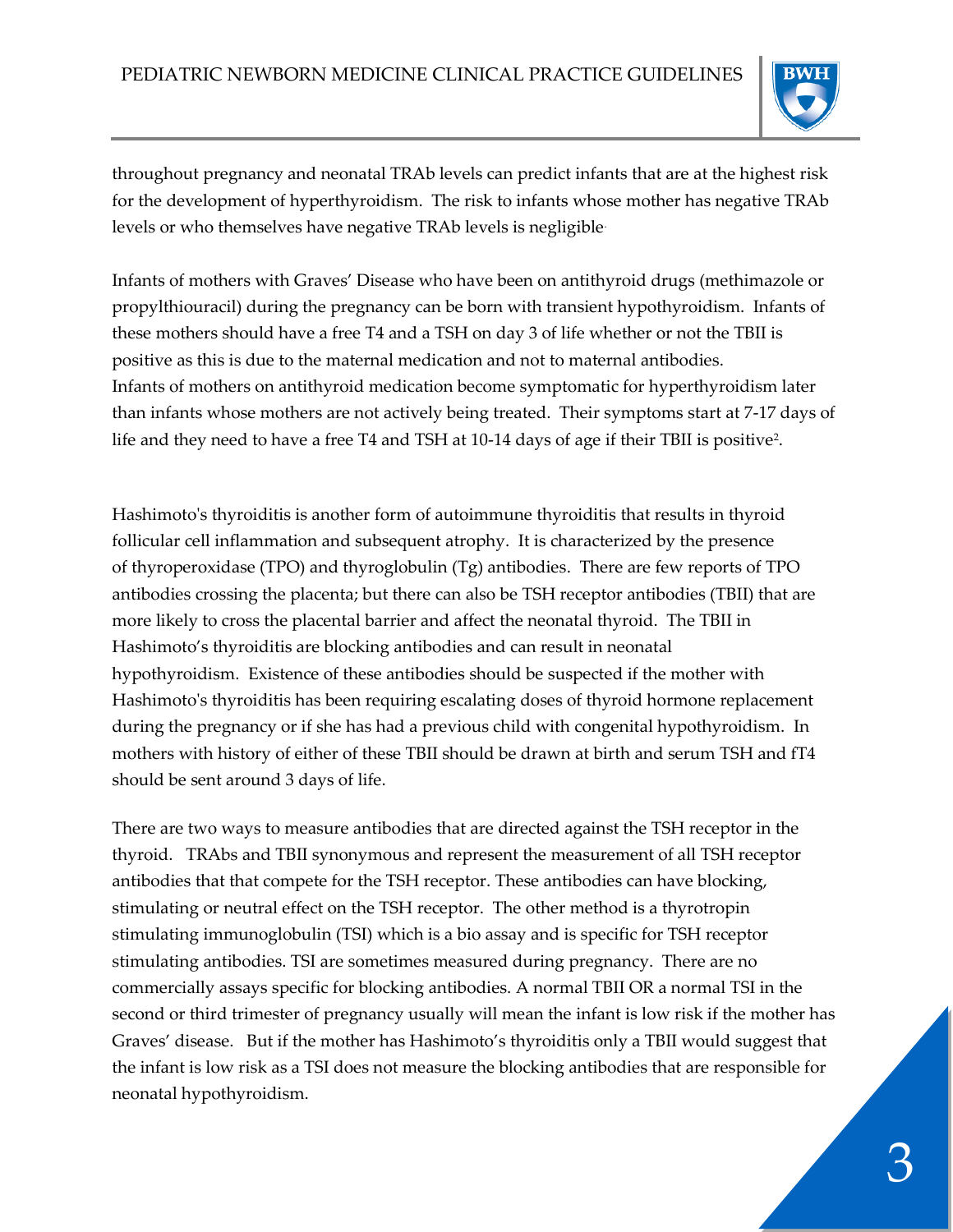

## **III. SCOPE**

The scope of these guidelines are to identify and screen neonates who are asymptomatic but at risk for the development of thyroid dysfunction. These include infants whose mothers have active or a past medical history of Graves' disease and have positive or unknown TRAb (TBII or TSI) levels. It also includes mother's who have a history of Hashimoto's thyroiditis and have required escalating doses of thyroid hormone replacement therapy during pregnancy. In mothers who have documented negative TRAbs during the pregnancy, neonates need only to be followed clinically (unless the mother has been on antithyroid drugs during the pregnancy, in which case the infant should be screened for hypothyroidism on day 3 of life.

### **IV**. **GUIDELINES**

#### **See Figure 1**

Upon admission of the infant, the maternal obstetric record should be reviewed. If there is evidence of maternal thyroid dysfunction and documentation of Graves' disease, Hashimoto's thyroiditis with escalating thyroid replacement requirement, or a prior history of an infant with congential hypothyroidism or hyperthyroidism an inquiry for maternal TBII should be pursued.

- If the mother has documented negative TBII, further evaluation of the neonate is not required ( provided the neonate is asymptomatic and there is no history of antithyroid medication during the last trimester of the pregnancy). A TBII result at 20-24 weeks of gestation or later is preferred in Graves' disease but a negative TBII or TSI (at any time in the second or  $3<sup>rd</sup>$  trimester of pregnancy would suggest that the infant is at low risk of thyroid dysfunction. In the case of suspected TRAb, mother's with Hashimoto's thyroiditis a maternal TSI is not helpful, but a negative TBII is.
- If the mother has documented positive TBII, a TBII should be drawn from the infant as soon as this is determined and ideallywithin 24 hours of birth.
- If there is no documentation of maternal TBII status, a TBII should be sent on the infant when this is determined.

If there is no history of maternal Grave's diseabut the mother has a history of thyroid dysfunction ( on thyroid hormone replacement or antithyroid drug) inquiry about a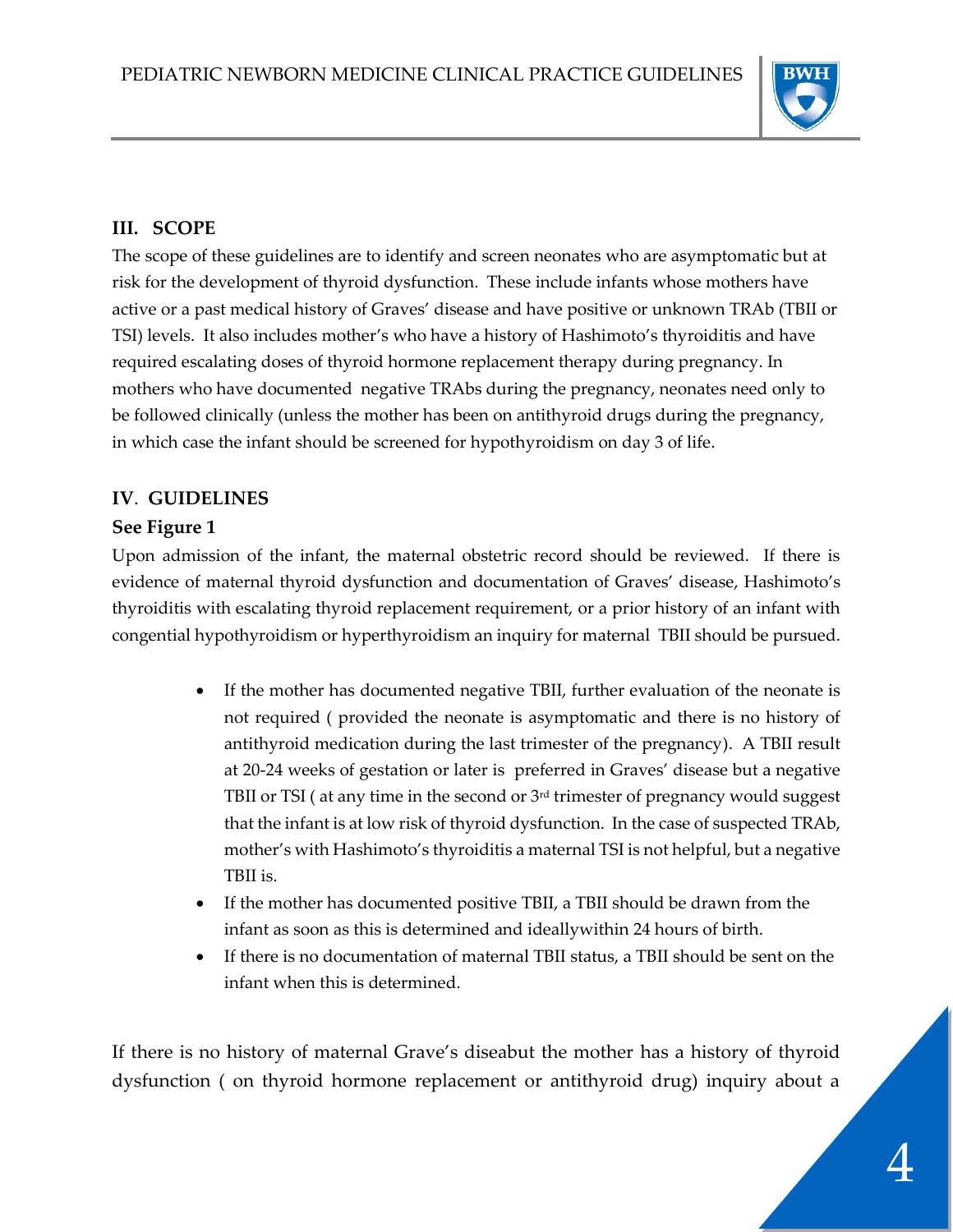

history of thyroidectomyor, radioactive iodine ablation should be pursued. If positive a TBII should be sent from the infant unless the thyroid dysfunction can be documented to be from a disease that is not associated with autoimmune antibodies.

> • An endocrinology consultation should be obtained for any infant who has a positive TBII.

# **Any symptomatic infant should have serum TSH, free T4, total T3 and TBII sent as soon as possible, and an endocrinology consultation should be obtained.**

In all cases of maternal thyroid dysfunction, the infant's newborn state screen (aka PKU) laboratory requisition should state "maternal thyroid disease."

Communication with infant's PCP should include the following.

- The infant's thyroid risk status should be added to the problem list and PCP report with relevant lab results and notation of any pending laboratories.
- Follow up plan should include monitoring the infant for signs/symptoms of thyroid dysfunction.
- Laboratory phone number should be provided in order to facilitate follow up of lab result by the PCP.
- If the infant's TBII is not negative by 3-5 days of age, infant should have a free T4 and TSH level drawn while results are pending. The infant should also be examined at this time. If the infant's TBII is unable to be resulted by the laboratory, the TBII should be redrawn at the 3-5 day blood draw.
- Abnormal thyroid function tests or positive TBII resulted after the infant's hospital discharge should be communicated directly to PCP office by phone. Normal lab results can be faxed to the PCP office.
- Infants with a positive TBII and any symptomatic (regardless of TBII result) infant should be managed in consultation with a pediatric endocrinologist.

# **GLOSSARY**

**Thyroid dysfunction** -abnormal TSH, T4, free T4 or T3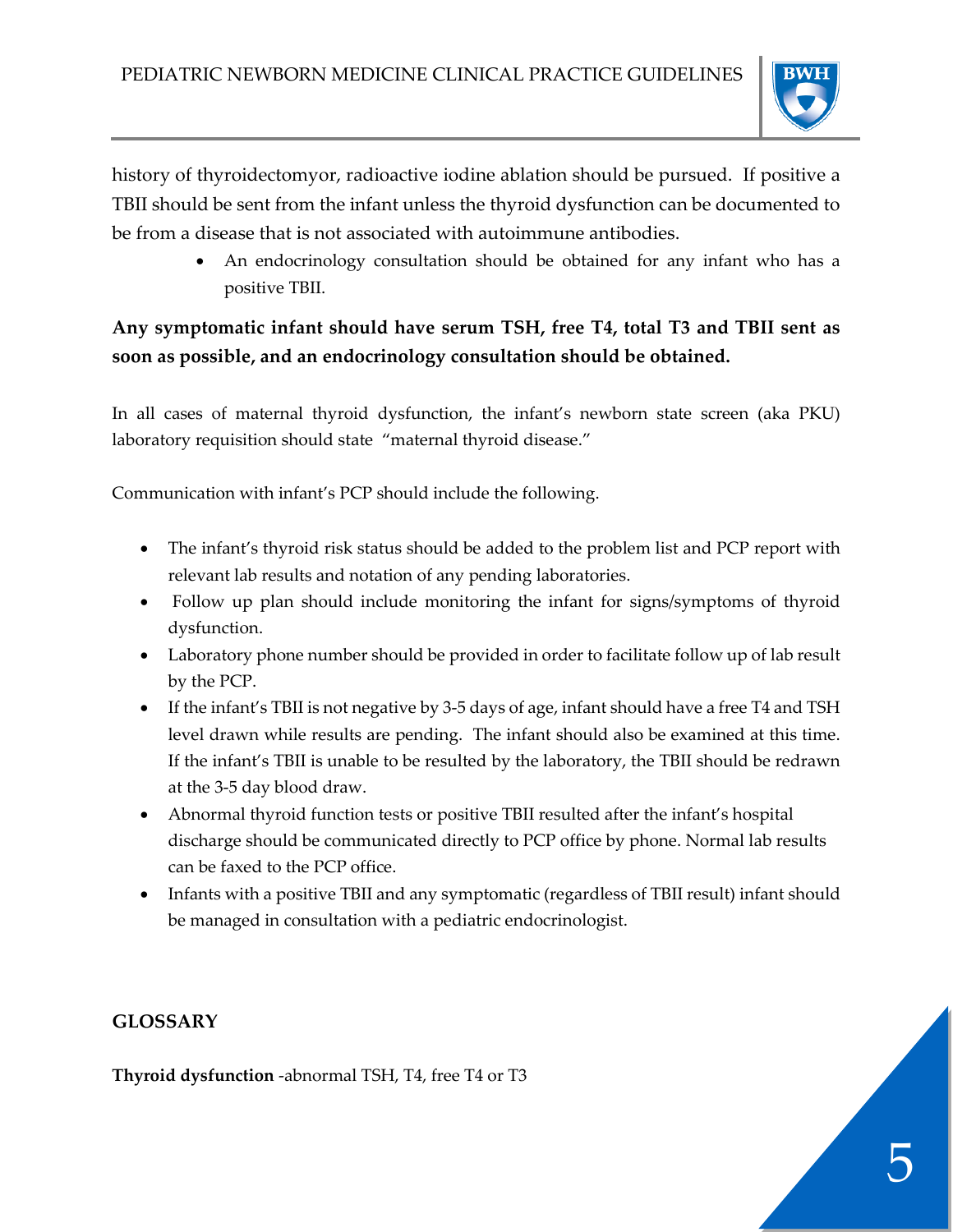

**TRAbs** -Thyrotropin stimulating hormone receptor antibodies. General term for autoimmune antibodies responsible for symptoms in Graves' disease.

**TBII -TSH binding inhibitory immunoglobulin** (preferred test to predict risk of thyroid dysfunction in neonate, measures both stimulating and inhibiting antibodies

**TSI thyrotropin stimulating immunoglobulins** (slightly less accurate test, measures stimulating antibodies only) these can also be measured as part of the TBII.

**TBIAB** Thyrotropin Binding Inhibitory Antibody. Can rarely be present in Hashimoto's thyroiditis and cause hypothyroidism in neonates. Are present in TBII measurement.

**Antithyroid drugs- PTU**(propylthiouracil) or methimazole. (As methimazole can cross the placenta, it can be associated with fetal hypothyroidism). Treatment with antithyroid drugs during the pregnancy can result in a delayed onset of neonatal symptoms (7-17 days of age) when compared to onset in infants whose mothers were not treated (1-3 days of life).

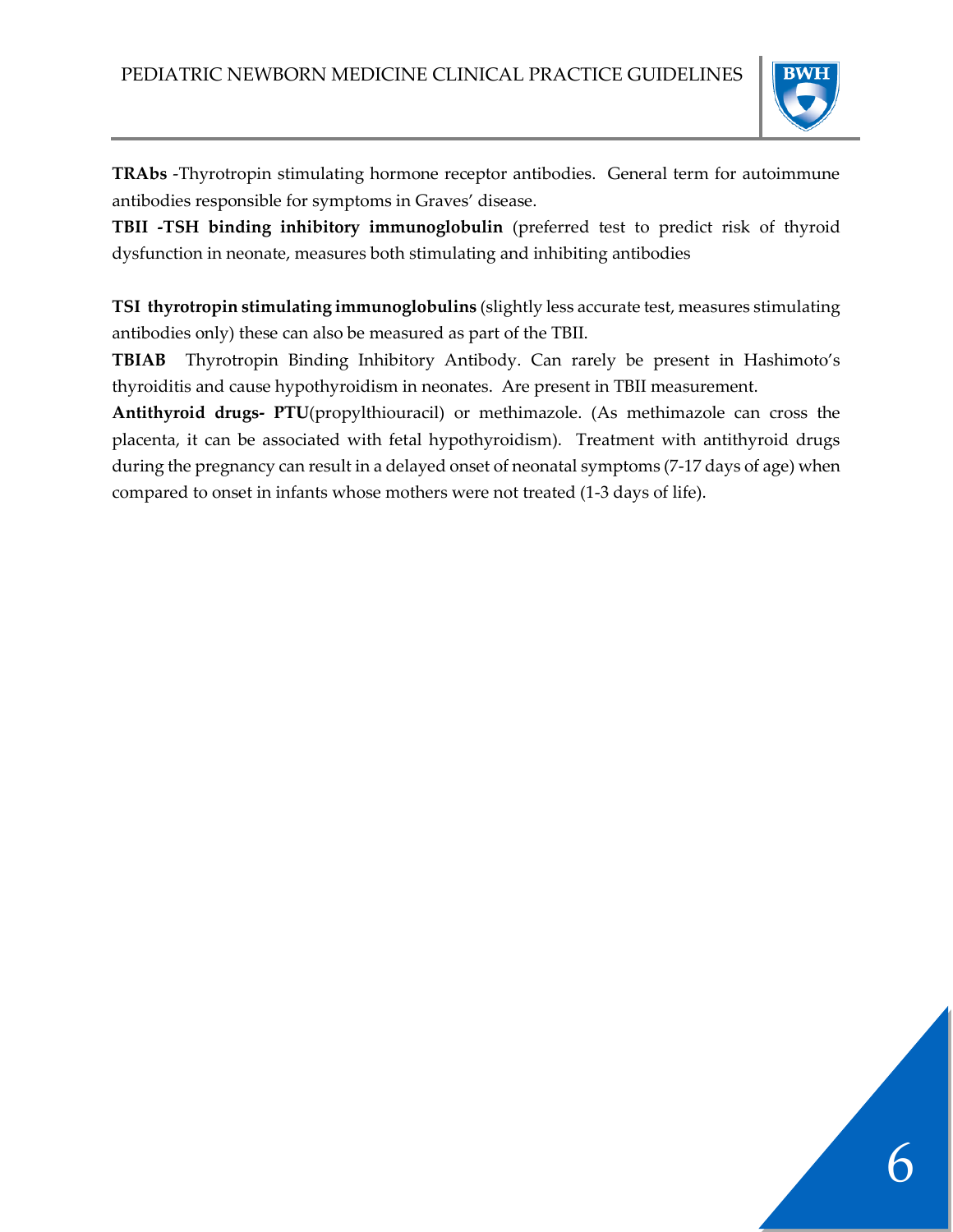

### **REFERENCES**

1. Leger, J. Management of fetal and neonatal Graves' disease; Horm Res Paediatr. 2017; 87:1-6.

2. van der Kaay, DCM, Wasserman, JD, Palmert, MR. Management of neonates born to mothers with Graves' disease. Pediatrics. 2016;137(4):e20158178

3. McKenzie JM, Zakarya M. Fetal and neonatal hyperthyroidism and hypothyroidism due to maternal TSH receptor antibodies. Thyroid. 2009;2(2): <https://doi.org/10.1089/thy.1992.2.155>

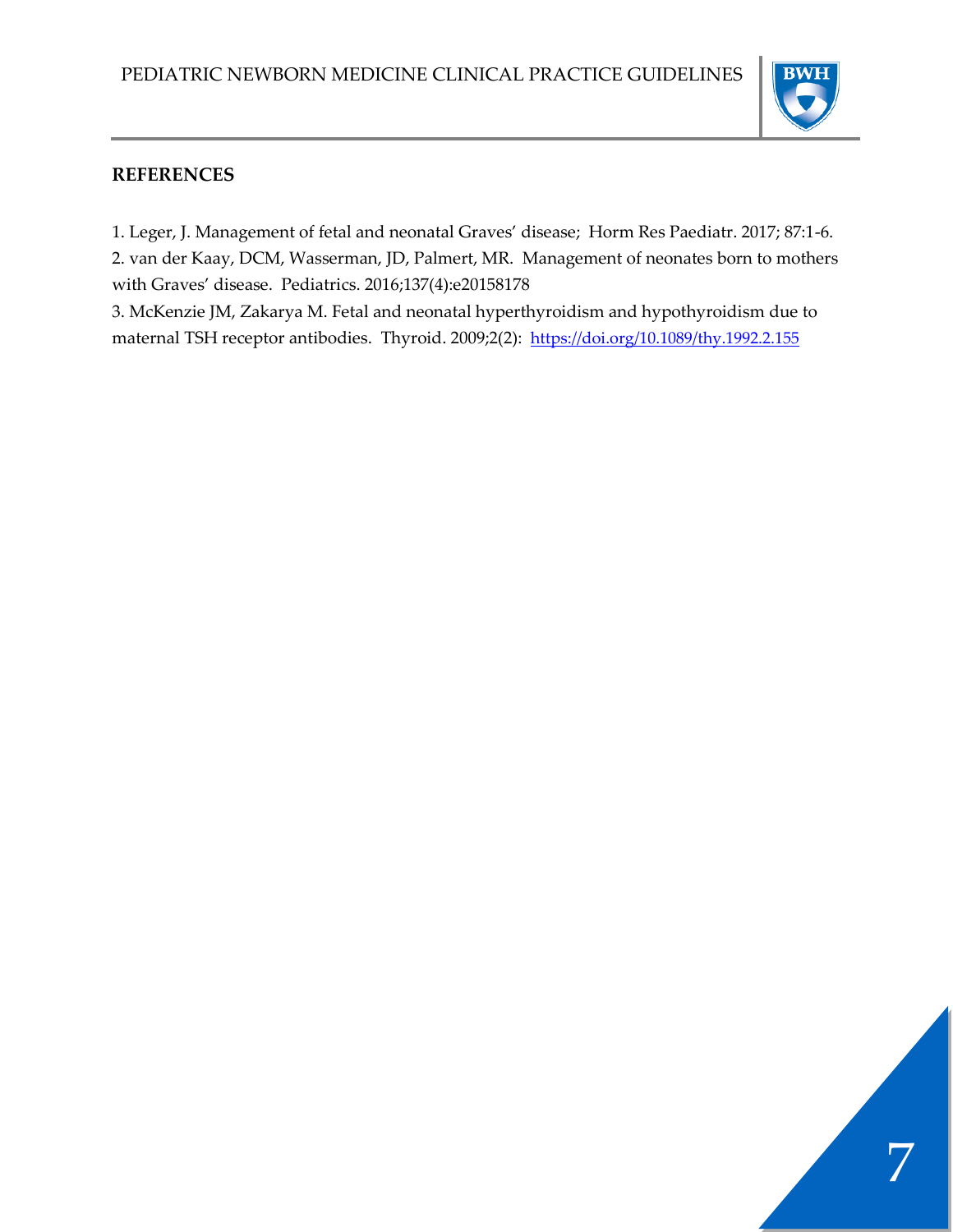

**Table 1:**

**All symptomatic infants should have an Endocrinology consult and serum TSH, free T4, total T3 and TBII sent.**

| Signs of hyperthyroidism in neonates |                  |
|--------------------------------------|------------------|
| Goiter                               | Poor weight gain |
| Low birth weight                     | Tachycardia      |
| Periorbital edema                    | Heart failure    |
| Hyperthermia                         | Hypertension     |
| Irritability                         | Hepatomegaly     |
| Diarrhea                             | Splenomegaly     |
| Feeding difficulties                 | Cholestasis      |
| Thrombocytopenia                     | Hyperviscosity   |

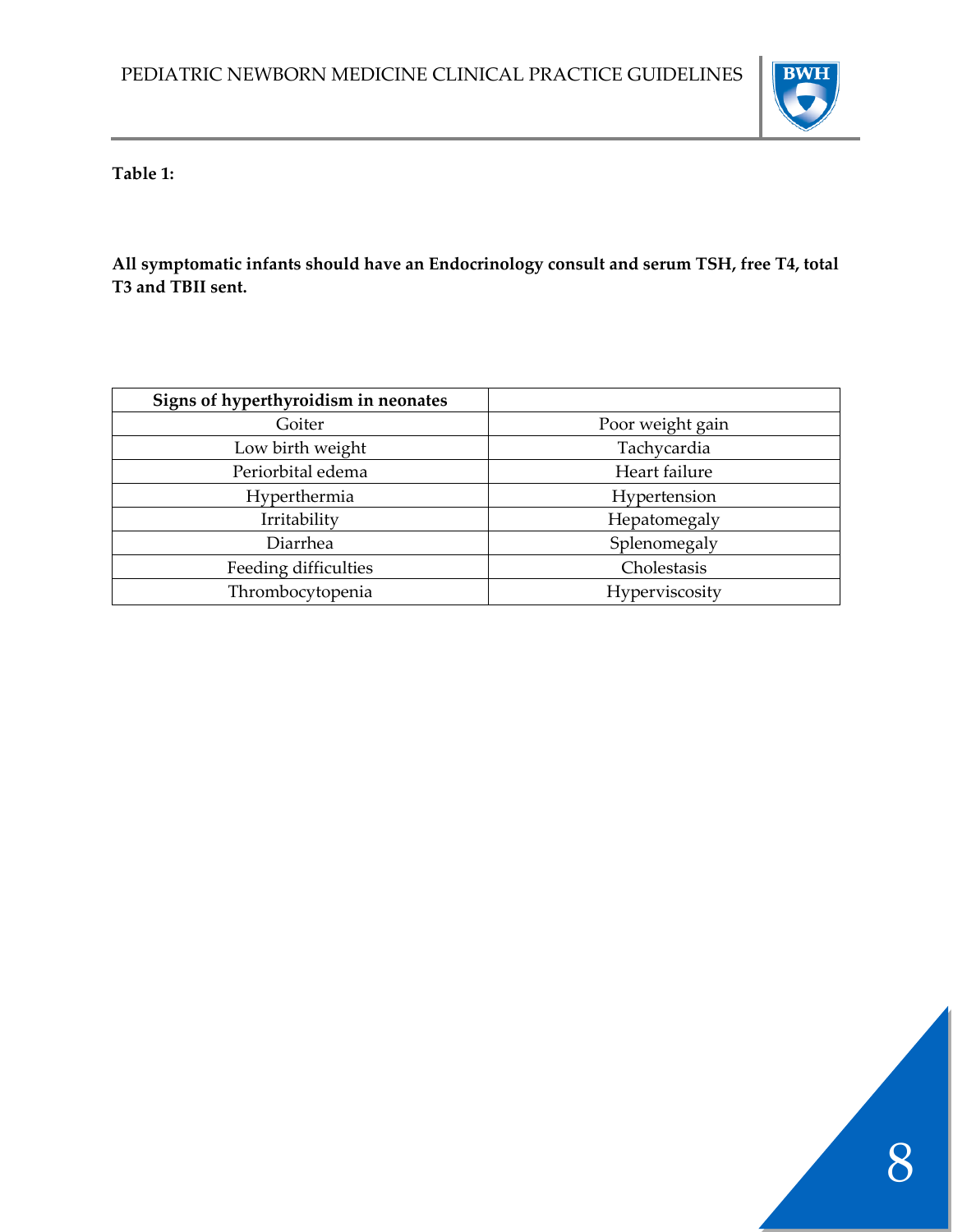

9

# **NOTE regarding TBII laboratory**

**TBII is sent out to Mayo Clinic. A courier picks up for Mayo twice a day on weekdays and at approximately 2pm on weekends. The test can be drawn ahead and sent on the following day. Results available in 24-48 hours.**

# NOTE REGARDING INTERPRETATION OF TSH AND TFTs IN NEWBORNS

Both TSH and free T4 are extremely variable in the first few days of life. Our lab does not report neonatal norms and most references report normal ranges in the first 5-7 days of life as being the same in spite of evidence that the values can change rapidly during this time period. It is strongly encouraged that input with pediatric endocrinology be requested to aid in interpretation of TSH and TFTS in the first week of life or in any infants of any age who have symptoms or a positive TBII.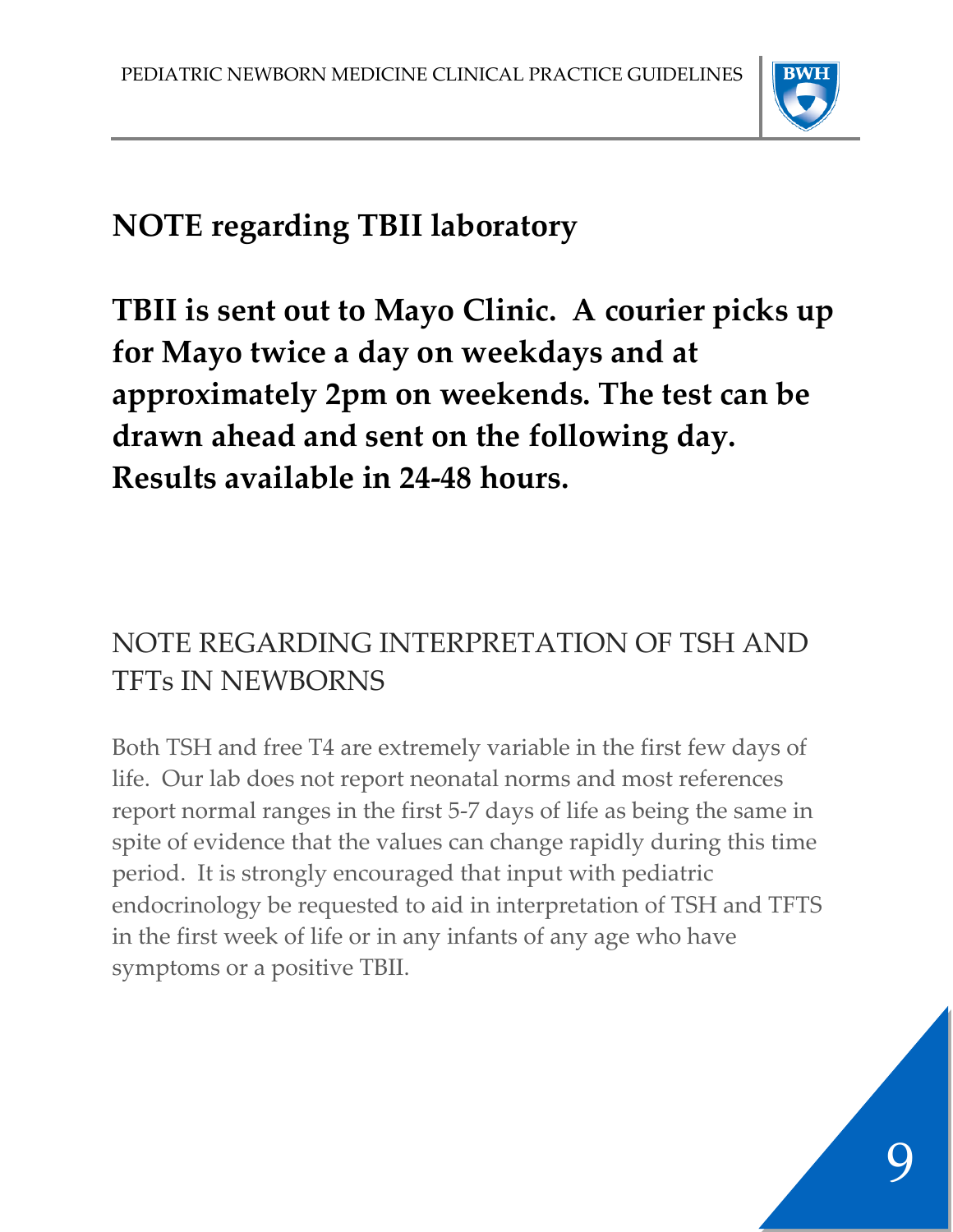

10